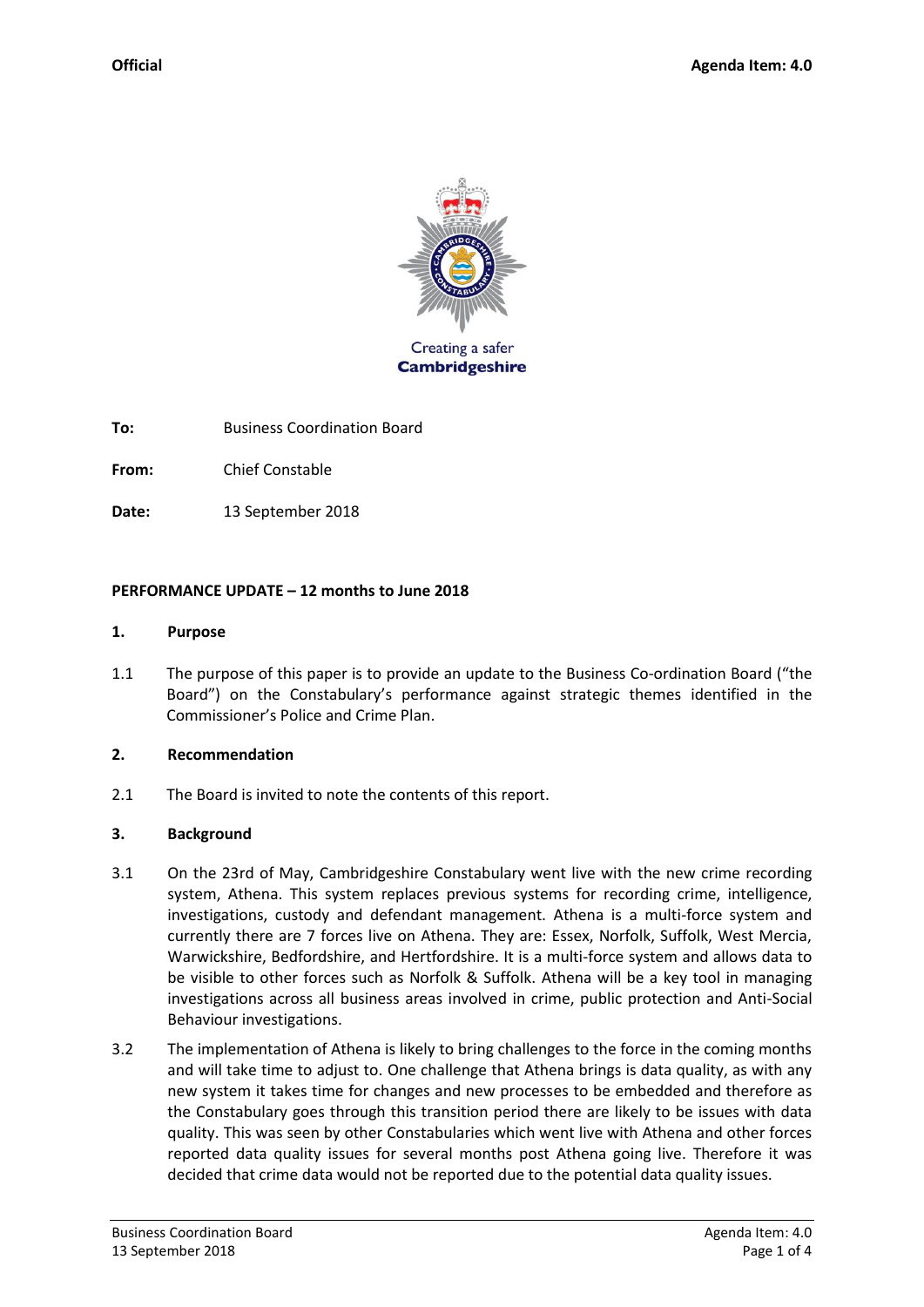3.3 This is the first report since Athena has gone live and therefore performance data is limited in some areas, due to the rebuilding of management information, development in the understanding of the system and data quality. This report should be considered alongside the "Police and Crime Commissioner Performance Update June 2018" document which includes a range of performance data.

# **4. National Context**

4.1 Nationally, crime has increased (+13% year ending March 2018); this is partially due to the effective implementation of increased crime recording standards. However, there are some genuine increases in crime in categories which are thought to be well recorded by the police, e.g., vehicle related theft and burglary<sup>1</sup>.

# **5. Cambridgeshire Context**

- 5.1 In response to rising crime trends seen nationally and locally, the Constabulary instigated a series of monthly Days of Action from January 2018 in order to tackle specific issues. These days focused on crime prevention, outstanding suspects and burglary. This included tagging 750 bikes, hosting 5 community crime prevention workshops and tackling 50 outstanding suspects in 24 hours. The action around burglary also helped to bring at least 70 charges to prolific suspects and helped to show signs of improvement within the detection rates. Throughout January, there was also a focus on domestic abuse, with dedicated teams carrying out strategic plans to tackle outstanding suspects.
- 5.2 On the 30th April, Cambridgeshire Constabulary implemented a new Local Policing Model which enabled the Constabulary to allocate adequate resources to manage high risk areas identified within the community. This also helped to enable the police to better manage demand and improve the service provided to victims of crime. The additional officers that the Local Policing Model introduced, have not yet began their duties. The Constabulary is still adjusting to the new ways of working and this change in system and staffing structures will likely take time to embed.

# **6. Victims**

- 6.1 Positive feedback from survey respondents continues to reflect the level of professionalism in the service and support being offered to victims of crime. There are ongoing challenges around managing expectations of follow-up contact which is evident in victims' comments. This is driving the overall reduction in levels of satisfaction with service delivery, falling from 84.8% of victims<sup>2</sup> been at least fairly satisfied in the 12 months ending June 2017 to 80.2% in the year ending June 2018. In particular, some victims have felt let down by the follow up care, with only 69.5% being at least fairly satisfied with follow up treatment.
- 6.2 For victims of hate crime the rolling 12 month satisfaction rate for service delivery has increased from 72.6% in June 2017 to 77.1% in June 2018. This is driven by an increase in satisfaction with treatment received by the victim and the actions the police took. However victims of hate crime have also felt let down with follow up care as satisfaction has fallen from 73.4% in June 2017 to 65.6% in June 2018. The Force has recently completed an internal 'Readiness Review' into hate crime, which will be used to improve service delivery.
- 6.3 The Force is continuing to respond to emerging issues through the implementation of strategic and tactical plans, with clear messaging from Chief Officers through Operation Nadal. This operation has previously been implemented to support officers in periods of high demand

**.** 

<sup>&</sup>lt;sup>1</sup> Crime in England and Wales: Year ending March 2018 (ONS)

<sup>2</sup> Excludes victims of hate crime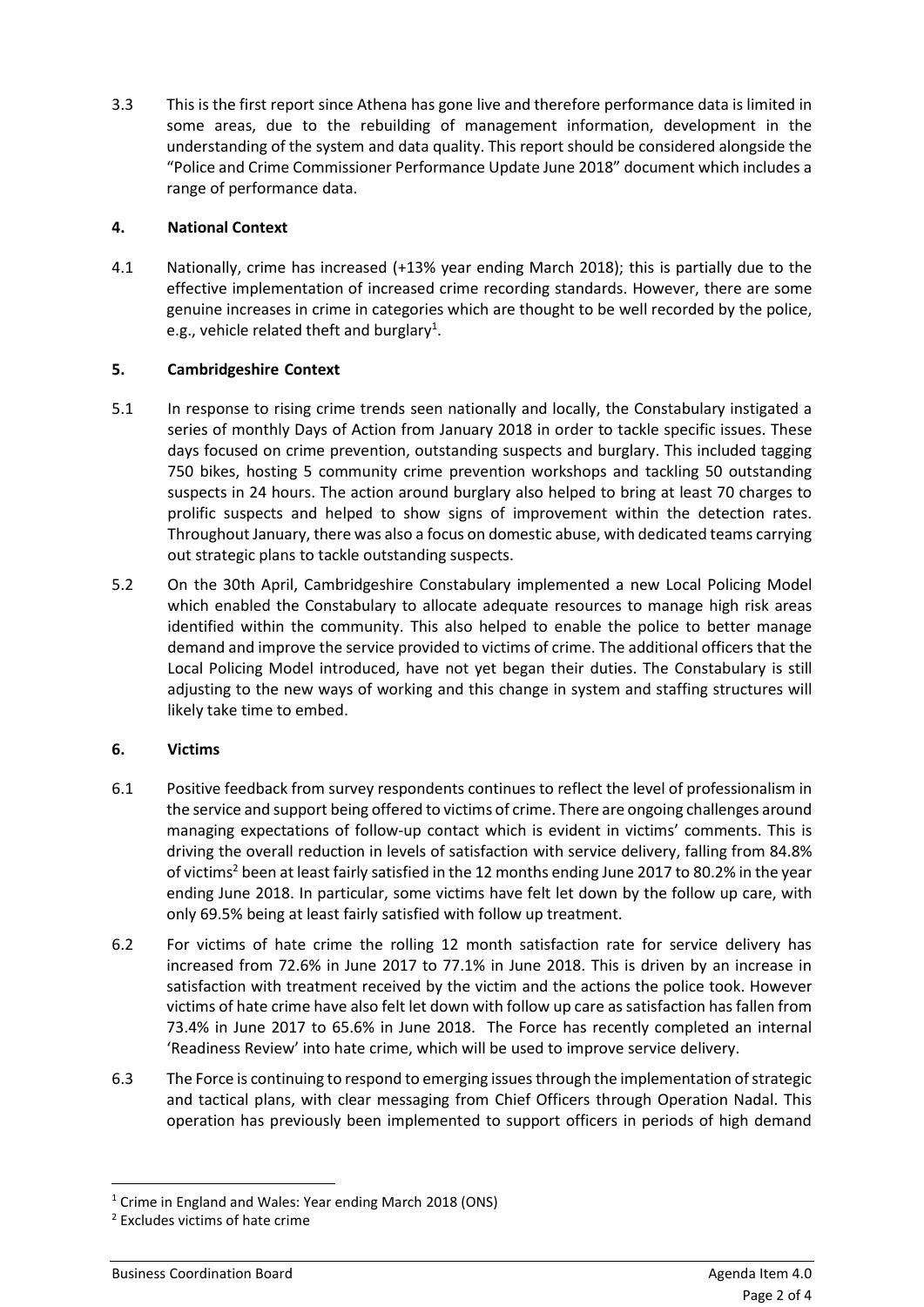over the summer, with increasing workload pressures and has been adapted to include the transition across to Athena.

# **7. Community**

- 7.1 The Force receives a higher demand from 101 calls, with at least twice the volume of nonemergency than emergency calls each month. Usage of online reporting methods continues to increase, showing an encouraging movement from the public to opt for online first; supporting channel shift activity.
- 7.2 The Constabulary has seen a 4.4% (+5,344 calls) increase in the demand from emergency 999 calls compared to year ending June 2017. This was driven by increased demand throughout January and December. Although there has been an increase in calls, 95.6% of all 999 calls were answered within 10 seconds for year ending June 2018 which is higher than the previous year, when it was 93.1%.
- 7.3 Demand from non-emergency 101 calls has fallen by 7.8% when comparing year ending June 2018 to year ending June 2017. 94.8% of all calls were answered within 30 seconds which is higher than the previous year when it was 93.9%.
- 7.4 The overall number of incidents that the Constabulary recorded has fallen by 15.8% when comparing year ending June 2018 to year ending June 2017.This is due to a change in force control room policy from August 2017, where the call handlers no longer log incidents which are for non-police matters.
- 7.5 The proportion of incidents which have a mental health marker has remained comparable to the previous year with 5.6% of all incidents (around 807 incidents a month). This is compared to 5.1% of all incidents for the 12 months ending June 2017.
- 7.6 There continues to be a long term reduction in the number of ASB incidents recorded in Cambridgeshire, with a 26.5% (-6,450) reduction in the year ending June 2018 compared to the year ending June 2017, with peaks seen across the summer months. ASB incidents classed as 'personal' and 'environmental' have seen the largest percentage change drop in recorded incidents.
- 7.7 Over the last 12 months the Policing in Cambridgeshire survey has found that 24.7% of all people surveyed have noticed an increase in crime and anti-social behaviour in their area. This is compared to 18.6% in June 2017. In comparison 5.2% of people surveyed in the 12 months ending June 2018 had noticed a decrease in crime and anti-social behaviour.
- 7.8 The Policing in Cambridgeshire survey also found that 64.4% of people surveyed in the 12 months ending June 2018 agreed that Cambridgeshire Police are dealing with the things that matter to local communities compared to 74.8% in June 2017. This is in comparison to the national crime survey of England and Wales where it's estimated that 59%<sup>3</sup> of people in England and Wales believe the Police deal with local concerns.

# **8. Transformation**

1

8.1 Sickness rates for police officers remain comparable at force level with an average of 0.8 days lost per officer per month (albeit with area and departmental variations). Police staff sickness rates also remain comparable at Force level with the average number of working days lost to sickness remaining at 0.8 days per person.

<sup>&</sup>lt;sup>3</sup> Table 1: Perceptions of the local police including confidence intervals, year ending March 2018 CSEW from Office of National statistics